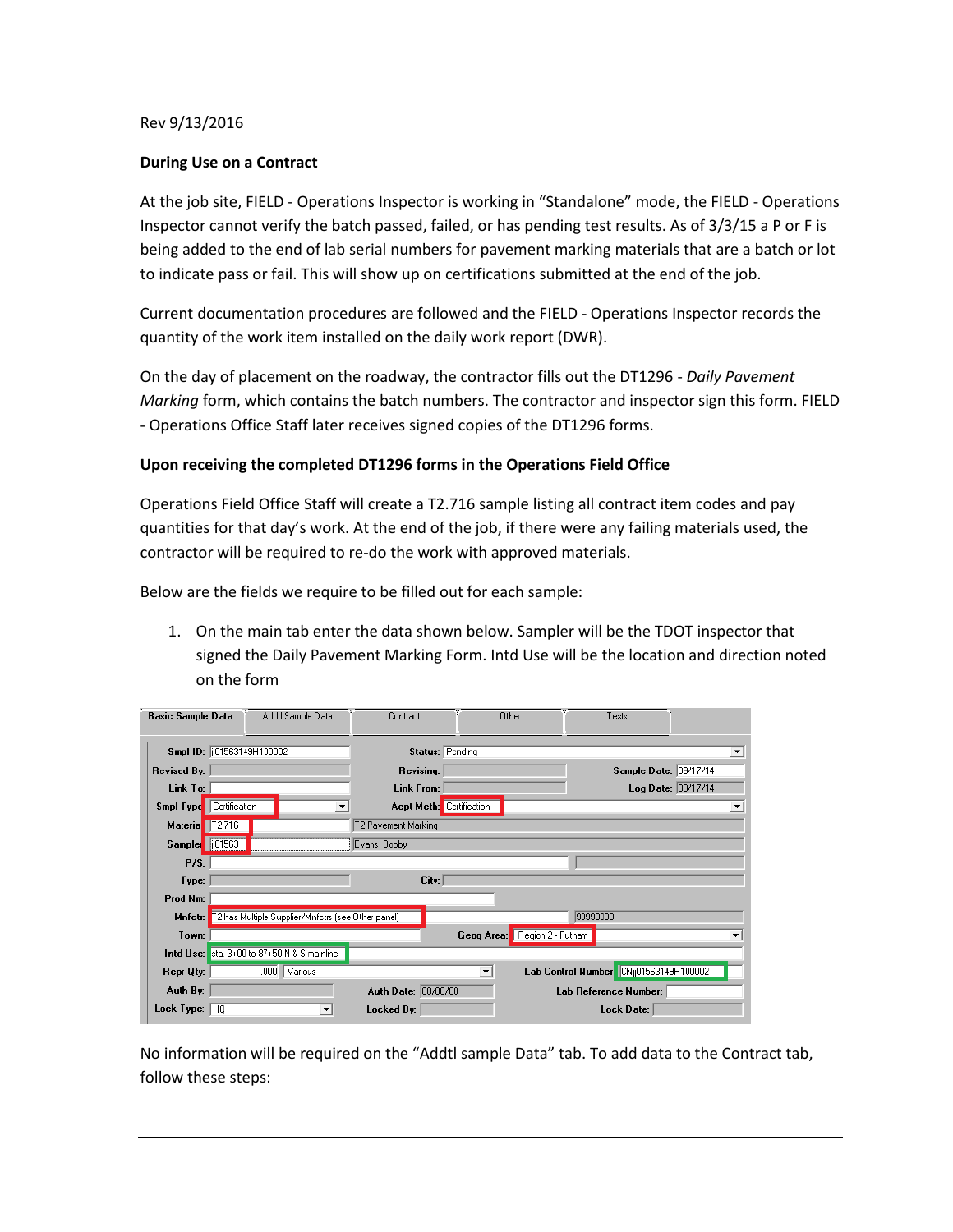- 2. Navigate to the "Contract" tab. Select the "New" icon at the top of the window.
- 3. Select the contract in the window that comes up.
- 4. You can hold down the Ctrl key on your keyboard while clicking each item you want to document on the sample. Then click OK. NOTE: Remember quantities need to be entered at the project level. If your contract has more than 1 project, you may need multiple entries for an item.

|                   | עווועט ווכוע               |                                                            |                                                                   |              |                                  |   |
|-------------------|----------------------------|------------------------------------------------------------|-------------------------------------------------------------------|--------------|----------------------------------|---|
| $\blacksquare$    |                            | <b>GGJBQFTES</b>                                           |                                                                   |              |                                  |   |
|                   | aintain Sample Information |                                                            |                                                                   |              |                                  |   |
| asic Sample Data. |                            | Addil Sample Data                                          | <b>Contract</b>                                                   | <b>Other</b> | Tests                            |   |
|                   |                            | <b>R</b> <sup>8</sup> Select Contract/Material Information |                                                                   |              |                                  | E |
| lij01<br>ple      |                            |                                                            | Please tab out of the field to retrieve the Line Item select list |              |                                  |   |
| Contracl          | Corneact I. UAT118         |                                                            | INTERCHANGE IMPROVEMENTS ON I-75 @ SR 311 (US-74)                 |              |                                  |   |
|                   | <b>Project Number</b>      |                                                            | Line Item Number Proposal Line Number Item Code                   |              | Line Item De:                    |   |
|                   | 06001-3171-44              | 1460                                                       | 1570                                                              | 716-01.06    | TEMPORARY RAISED PAVEMENT MAP    |   |
|                   | 06001-3171-44              | 1510                                                       | 1620                                                              | 716-02.04    | PLASTIC PAVEMENT MARKING(CHANN   |   |
|                   | 06001-3171-44              | 1580                                                       | 1690                                                              | 716-04.14    | PLASTIC PAVEMENT MARKING (LANE   |   |
|                   | 06001-3171-44              | 1610                                                       | 1720                                                              | 716-05.20    | PAINTED PAVEMENT MARKING (6" LIN |   |
|                   | 06001-3171-44              | 1570                                                       | 1680                                                              | 716-04.12    | PLASTIC PAVEMENT MARKING (YIELD  |   |
|                   | 06001-3171-44              | 1470                                                       | 1580                                                              | 716-01.07    | TEMPORARY RAISED PAVEMENT MAP    |   |
|                   | 06001-3171-44              | 1520                                                       | 1630                                                              | 716-02.05    | PLASTIC PAVEMENT MARKING (STOP   |   |
|                   | 06001-3171-44              | 1540                                                       | 1650                                                              | 716-02.07    | PLASTIC PAVEMENT MARKING (24" B/ |   |
|                   | 06001-3171-44              | 1660                                                       | 1770                                                              | 716-13.06    | SPRAY THERMO PVMT MRKNG (40 mil  |   |
|                   | 06001-3171-44              | 1600                                                       | 1710                                                              | 716-05.02    | PAINTED PAVEMENT MARKING (8" BA  |   |
|                   |                            | m.                                                         |                                                                   |              |                                  |   |
|                   |                            |                                                            | OK<br>Cancel                                                      |              |                                  |   |

5. Next you will enter the quantity placed for each project

## item:

<u>e anno 19</u>

| Basic Sample Data  | Addtl Sample Data |              |                                | Contract         | Other                       |                                     | Tests                     |                         |                                      |
|--------------------|-------------------|--------------|--------------------------------|------------------|-----------------------------|-------------------------------------|---------------------------|-------------------------|--------------------------------------|
| Sample             | ji01563149H100002 |              |                                |                  |                             |                                     |                           |                         |                                      |
| <b>Contract ID</b> | Project           | Line<br>Item | Proposal<br><b>Line Number</b> | <b>Item Code</b> | <b>Fed State</b><br>Prj Nbr | <b>Cont Est</b><br><b>Matri Qty</b> | Represented<br><b>Qty</b> | <b>Material</b><br>Unit | Reported<br>Sati<br><b>Matri Qty</b> |
| UAT118             | 06001-3171-44     | 1460         |                                | 716-01.06        | NH/HPP-I-75-1               | 0.000                               |                           | 1.000 Various           | 0.000                                |
| <b>UAT118</b>      | 06001-3171-44     | 1580         |                                | 716-04.14        | NH/HPP-I-75-1               | 0.000                               |                           | 2.000 Various           | 0.000                                |
| <b>UAT118</b>      | 06001-3171-44     | 1570         |                                | 716-04.12        | NH/HPP-I-75-1               | 0.000                               |                           | 3.000 Various           | 0.000                                |
| <b>UAT118</b>      | 06001-3171-44     | 1470         |                                | 716-01.07        | NH/HPP-I-75-1               | 0.000                               |                           | 4.000 Various           | 0.000                                |
| UAT118             | 06001-3171-44     | 1600         |                                | 716-05.02        | NH/HPP-1-75-                | 0.00                                | 5.000                     | arious)                 | 0.000                                |
|                    |                   |              |                                |                  |                             |                                     |                           |                         |                                      |
|                    |                   |              |                                |                  |                             |                                     |                           |                         |                                      |
|                    |                   |              |                                |                  |                             |                                     |                           |                         |                                      |
|                    |                   |              |                                |                  |                             |                                     |                           |                         |                                      |

۰,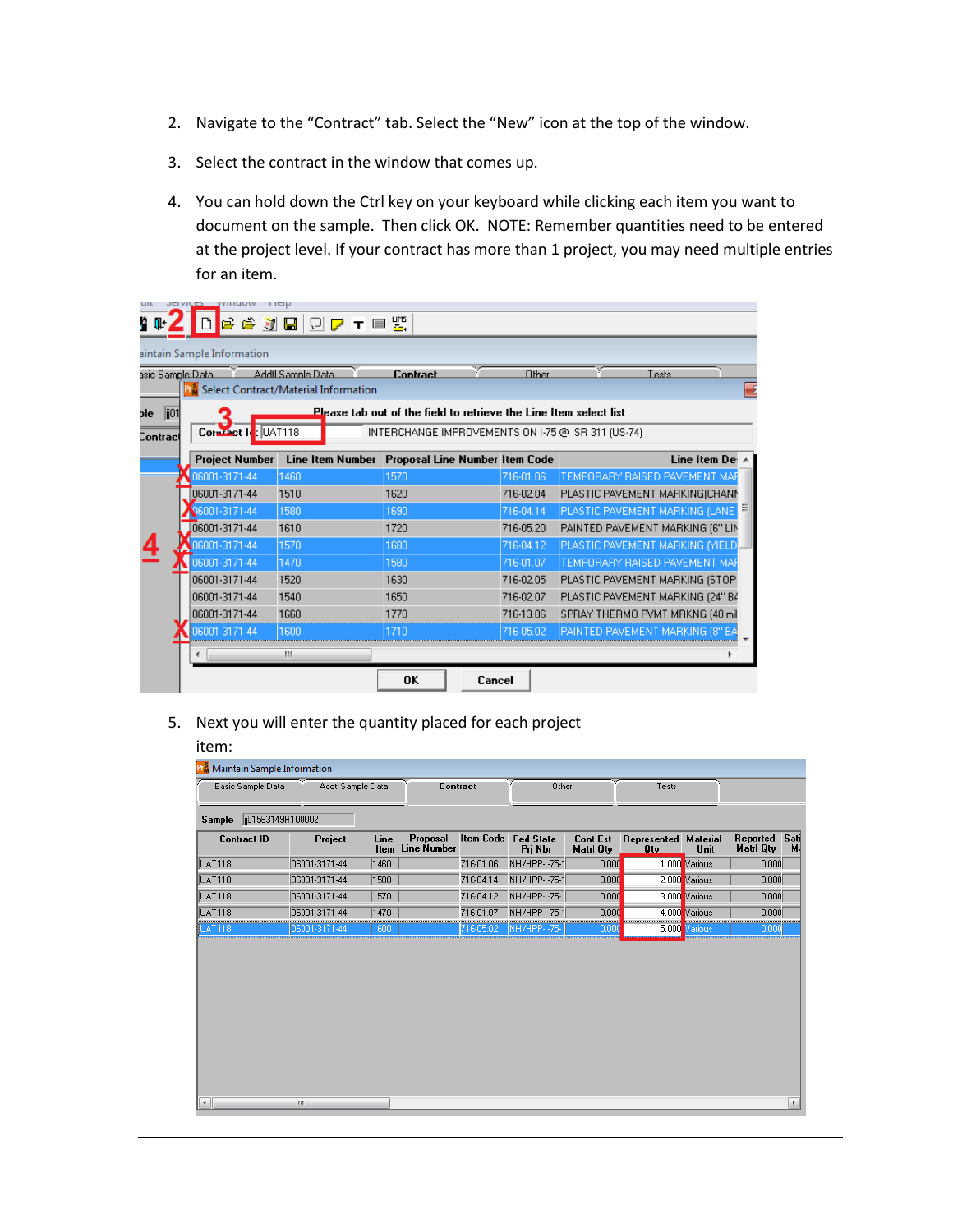- 6. The next step will be selecting the T2 lab and T2 supplier on the "Other"
	- tab:

| ii01563149H100002<br>Type<br><b>Description</b><br>ID<br>TDOT697000<br>DEST - TDOT T2 Certification | Sample<br><b>Destination Lab</b><br>70028201<br>A-1 Pavement Marking, Inc.<br><b>T2 Subcontractor</b><br>▼ |  |  |
|-----------------------------------------------------------------------------------------------------|------------------------------------------------------------------------------------------------------------|--|--|
|                                                                                                     |                                                                                                            |  |  |
|                                                                                                     |                                                                                                            |  |  |
|                                                                                                     |                                                                                                            |  |  |
|                                                                                                     |                                                                                                            |  |  |

- 7. Save the record. Then click the "Open Assign Tests" icon at the top of the window, and click "Accept Default Tests" button. This will "Authorize" the sample so payment can be made.
- 8. Create subsequent samples by copying the original sample **and copying the original samples Control Number.** VERY IMPORTANT!! COPY THE LAB CONTROL NUMBER!! Intd Use & Sampler fields on the main tab along with the items and quantities on the contract tab may need modification. Click the "add tests" button and sample will complete.

Below are screen captures to help you navigate thru creating the subsequent samples. The first window is located by navigating to Main Panel/Materials Management/Sampling and Testing/Find Sample: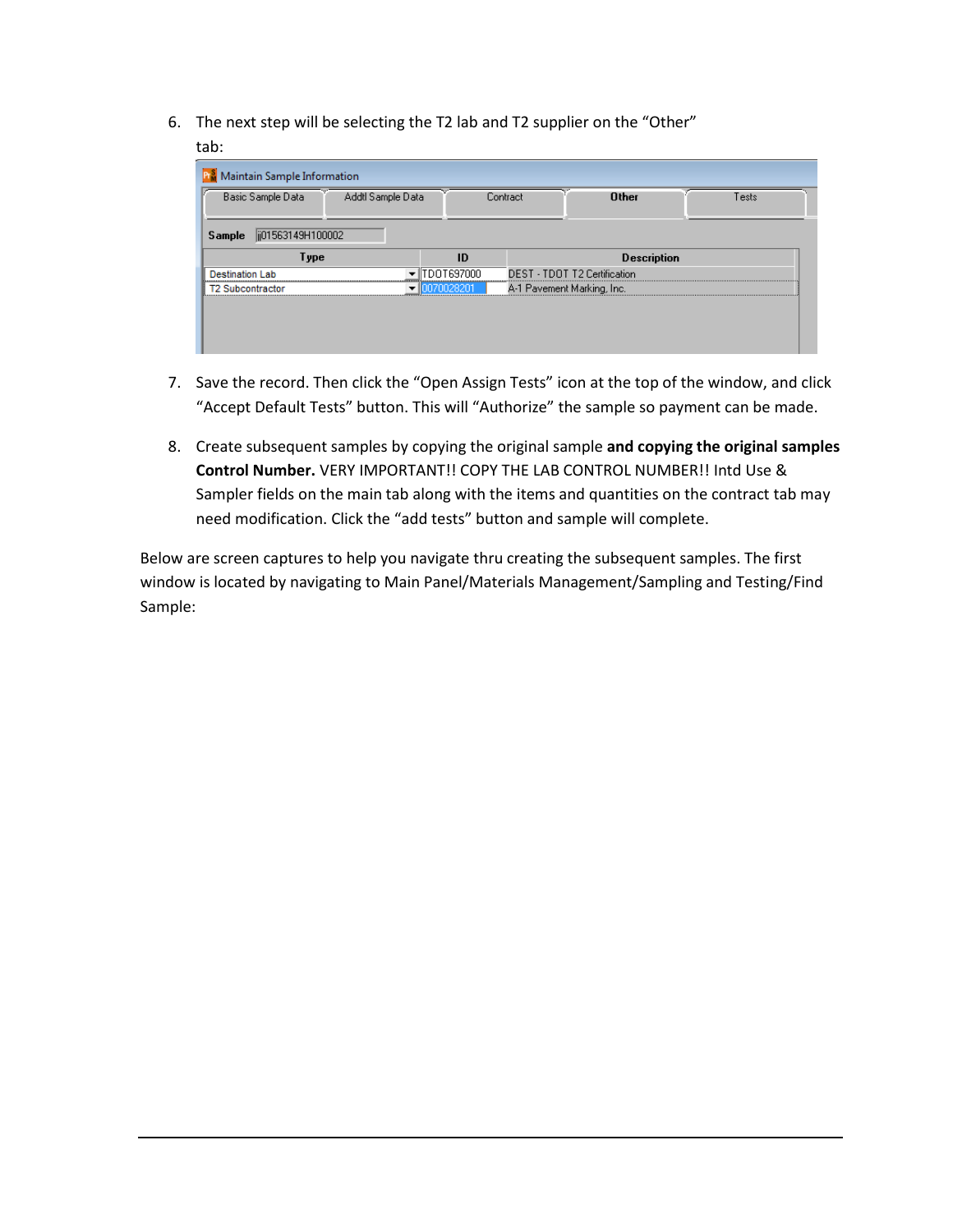| <b>Find Sample Parameters</b> |                                                                                                 | $\mathbf{z}$ |
|-------------------------------|-------------------------------------------------------------------------------------------------|--------------|
|                               | Find Parameters for the Find Sample Window<br>(Samples must meet all criteria specified below.) |              |
| Geographic Area:              | $\blacktriangledown$                                                                            |              |
| Sampled By:                   |                                                                                                 |              |
| Material Code:<br>⊻           | T2.716                                                                                          |              |
| Producer/Supplier Code:       |                                                                                                 |              |
| Sample Date:                  | till 00/00/0000<br>00/00/0000                                                                   |              |
| Contract ID:<br>⊽.            | <b>UAT118</b>                                                                                   |              |
| Project:                      | 0r<br>Proposal Line Nbr:                                                                        |              |
|                               | Line Item:                                                                                      |              |
| Item Code:                    |                                                                                                 |              |
|                               |                                                                                                 |              |
|                               | Parameters<br>Cancel<br>0K<br>HeIp                                                              |              |
|                               |                                                                                                 |              |
|                               |                                                                                                 |              |

# **A** Find Samples for Contract UAT118

| <b>Project Number</b> |      | Line Item Proposal Line Number | Sample ID                | <b>Material Code</b> | <b>Material Name</b>       |
|-----------------------|------|--------------------------------|--------------------------|----------------------|----------------------------|
| 06001-3171-44         | 1460 | 1570                           | ij01563149H100002 T2.716 |                      | T2 Pavement Marking        |
| 06001-3171-44         | 1470 | 1580                           | ij01563149H100002 T2.716 |                      | T2 Pavement Marking        |
| 06001-3171-44         | 1570 | 1680                           | j01563149H100002 T2.716  |                      | <b>T2 Pavement Marking</b> |
| 06001-3171-44         | 1580 | 1690                           | ij01563149H100002T2.716  |                      | T2 Pavement Marking        |
| 06001-3171-44         | 1600 | 1710                           | ij01563149H100002T2.716  |                      | <b>T2 Pavement Marking</b> |

|  | File   Services   Window Help |  |
|--|-------------------------------|--|
|  |                               |  |

| $\blacksquare$                       |                       | <b>Process Status</b> |                                |                         |                      |                      |
|--------------------------------------|-----------------------|-----------------------|--------------------------------|-------------------------|----------------------|----------------------|
| $Pr_{\mathbf{M}}^{\mathbf{S}}$ F $ $ |                       | View Sample           | Ctrl+Shift+W                   |                         |                      |                      |
|                                      | <b>Project Number</b> |                       | Line Item Proposal Line Number | Sample ID               | <b>Material Code</b> | <b>Material Name</b> |
|                                      | 106001-3171-44        | 1460                  | 1570                           | j01563149H100002 T2.716 |                      | T2 Pavement Marking  |
|                                      | 106001-3171-44        | 1470                  | 1580                           | j01563149H100002 T2.716 |                      | T2 Pavement Marking  |
|                                      | 106001-3171-44        | 1570                  | 1680                           | j01563149H100002 T2.716 |                      | T2 Pavement Marking  |
|                                      | 106001-3171-44        | 1580                  | 1690                           | j01563149H100002 T2.716 |                      | T2 Pavement Marking  |
|                                      | 106001-3171-44        | 1600                  | 1710                           | j01563149H100002 T2.716 |                      | T2 Pavement Marking  |